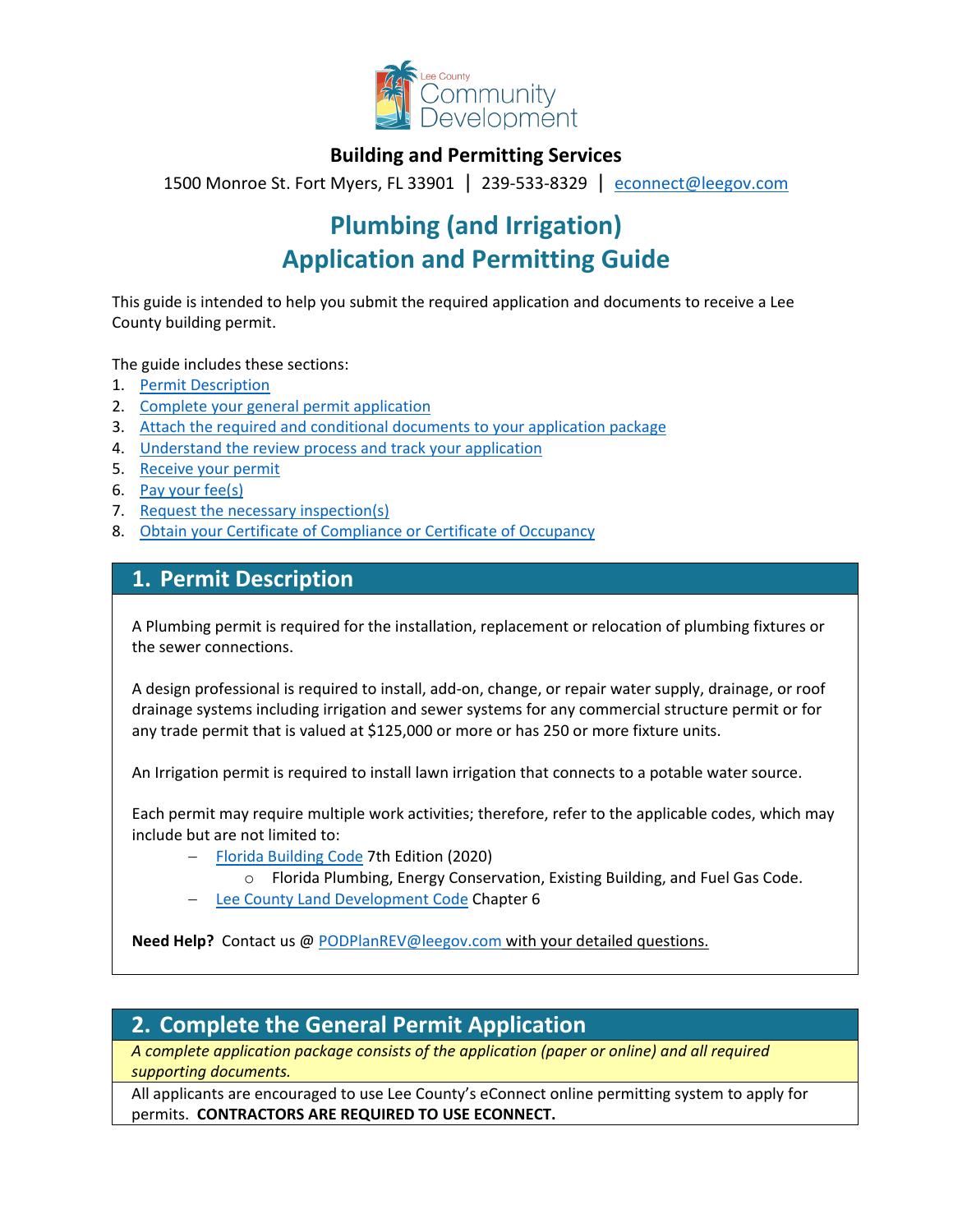#### **A. Paper Application Package**

**Paper applications can only be submitted by Owner-Builders.** Complete the [paper application](https://www.leegov.com/dcd/PermittingDocs/TradePermitAppCreditCard.pdf) and attach all of the required and conditional documents described in this guide, including the [Owner-](https://www.leegov.com/dcd/PermittingDocs/OwnerBldrDisclosure.pdf)[Builder Disclosure Statement.](https://www.leegov.com/dcd/PermittingDocs/OwnerBldrDisclosure.pdf) INCLUDE THREE COLLATED SETS OF PLANS for paper submissions.

A paper application package must be submitted in person to the Building Department. The office is located at the Lee County Public Works Building, first floor, 1500 Monroe St., Fort Myers, FL 33901.

#### **B. eConnect Application Package (Electronic Submission)**

#### **Register for eConnect**

To apply for a Lee County permit online, you must first register at [eConnect.](https://accelaaca.leegov.com/aca/) Instructions for **New Users: Register for an Account** are included on the eConnect login page.

Review the **eConnect Users Guide** for more details about using eConnect.

Also see **eConnect Instructions** highlighted throughout this guide.

#### **eConnect Steps**

Once you have logged into [eConnect,](https://accelaaca.leegov.com/aca/) select the *Permitting* menu to *Create an Application*. Review the general disclaimer terms and select the checkbox to *Continue Application*.

#### **1. Select a Record Type**

On the *Select a Record Type* screen, select **Trade** >> **Plumbing.** Or search on the term *Plumbing*. Select the radio button and *Continue Application*.

- **2. Provide the Property Information** (\* indicates required fields) to identify the property for which the permit will be used. Lookup the property information using one of the options below, then click *Search:*
	- Address (using the required fields Street No., Street Name); or
	- Parcel (using Parcel Number).

**eConnect Instructions:** If multiple addresses are found, they will be displayed in the *Address Search Result List.* Use the radio button to select the desired record, then click *Select.*

Once search results are displayed, the other fields on the screen will automatically populate. Review information for accuracy and *Continue Application.*

#### **3. Applicant and Contacts**

If a licensed contractor is providing the service for this permit, they must have either a Stateissued license registered with Lee County or have a Lee County-issued certificate of competency. Both require a current Certificate of Insurance for liability and workers' compensation AND/OR a current workers' compensation exemption status with the State of Florida. Verify Lee County contractor registration at [Contractor Search](https://www.leegov.com/dcd/ContLic/ActCont) or contact Contractor Licensing at [ContractorLicensing@leegov.com](mailto:ContractorLicensing@leegov.com) or 239-533-8895.

Note: If the applicant is an owner-builder and not a licensed contractor, an Owner-Builder [Disclosure Statement](https://www.leegov.com/dcd/PermittingDocs/OwnerBldrDisclosure.pdf) must be attached to the application.

To associate the Applicant and Contact(s) with the permit application, use either: *Select from Account* or *Add New*.

Note: The Applicant listed in eConnect will receive all notifications from the County related to their application.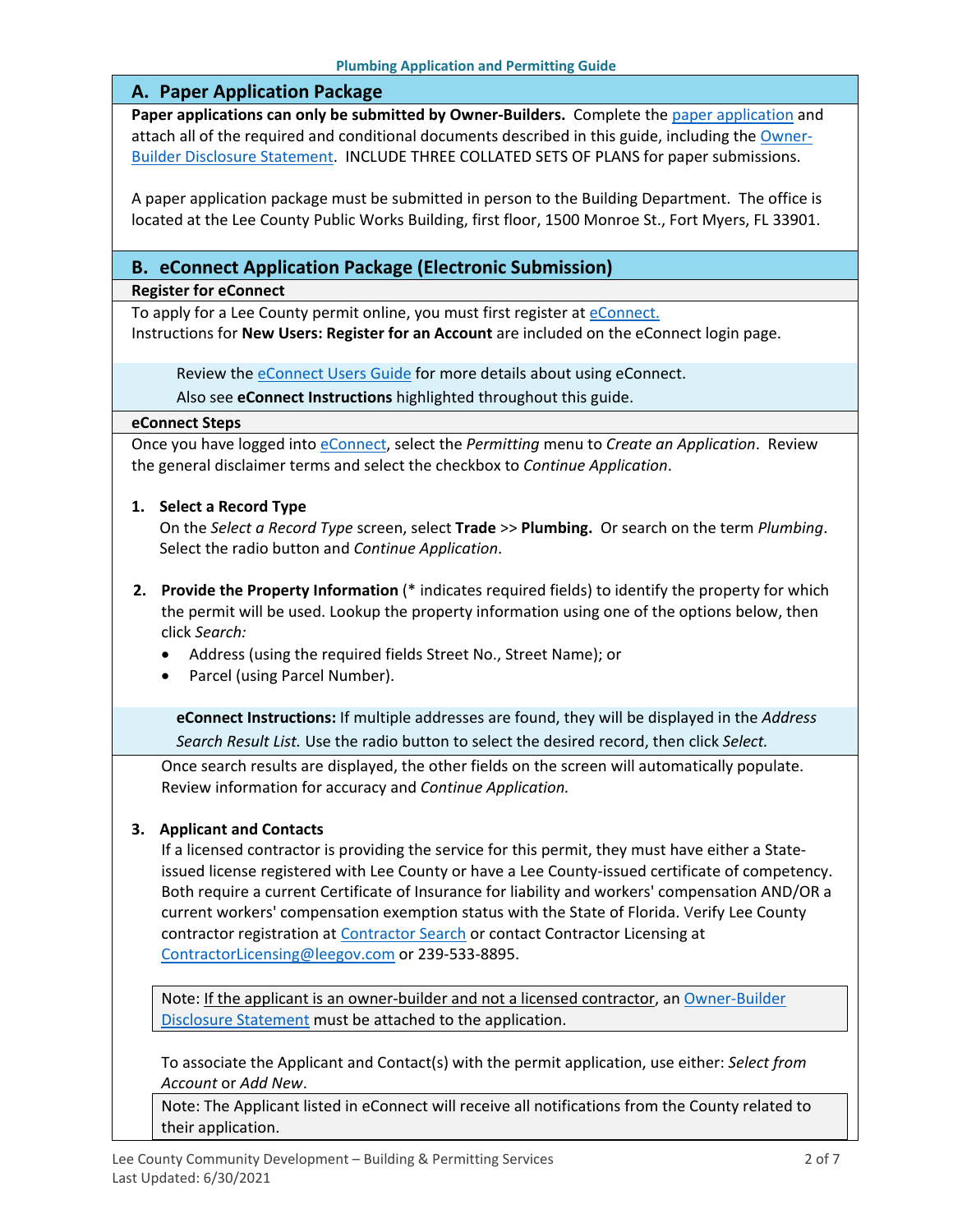#### **4. Project Detail Fields**

Complete all applicable fields. An explanation of certain fields has been provided below for your reference.

- **Project Name:** What is the name of the project?
	- For Commercial Projects input the Project's Business Name (associated with the Business License) as the Project Name
	- For Residential Projects input the name of the community/subdivision or city as the Project Name
- **Brief Description of Proposed Work:** Provide enough detail for the reviewer to understand the permit-related details of the project and *Continue Application.*
- **Type of Permit:**

(Options: *Irrigation, Plumbing, Sewer*)

- **Commercial/Residential:** Select the permit category (Options: *Commercial* or *Residential*)
- **Private Provider Plan Review**: Is the plan being reviewed by a private provider? If yes, the Private Provider Compliance Affidavit and Notice to Building Officials of the Use Private Provider form must be submitted with this application. [Notice to Private Providers](https://www.floridabuilding.org/fbc/committees/Private_Providers/Private_Providers.htm) (Options: *Yes* or *No*).
- **Private Provider Inspections**: Will the project be inspected by a private provider? Note: Private Provider Inspections are required if electing to use Private Provider Review services.

(Options: *Yes* or *No*).

- **Plumbing Working Area Sq**. **Ft.:**
- **Is Irrigation from Lake or from a Well?:** (Options: *Lake, Well*)
- **If from Well, enter Well Permit #:**
- **Directions:** Provide directions to the property and the specific structure being permitted.

#### **5. Attachments/Documents**

- For Electronic Submittals: In the *Attachments* window, *Add* the required and conditional documents.
- For Paper Submittals: Provide the completed application, the Owner Builder Disclosure Statement and any other required and conditional documents.

(Use list of documents in Section 3.)

# <span id="page-2-0"></span>**3. Attach Required and Conditional Documents**

*Notice: Lee County may request additional supporting documentation to process the permit. Additional*  restrictions applicable to this property may be found in public records, and there may be additional *permits required from other governmental entities such as water management districts, state or federal agencies.*

#### **Required Documents**

#### **1. Drawings**

Minimum requirements include:

- Minimum plumbing facilities;
- Fixture locations;
- Water supply piping;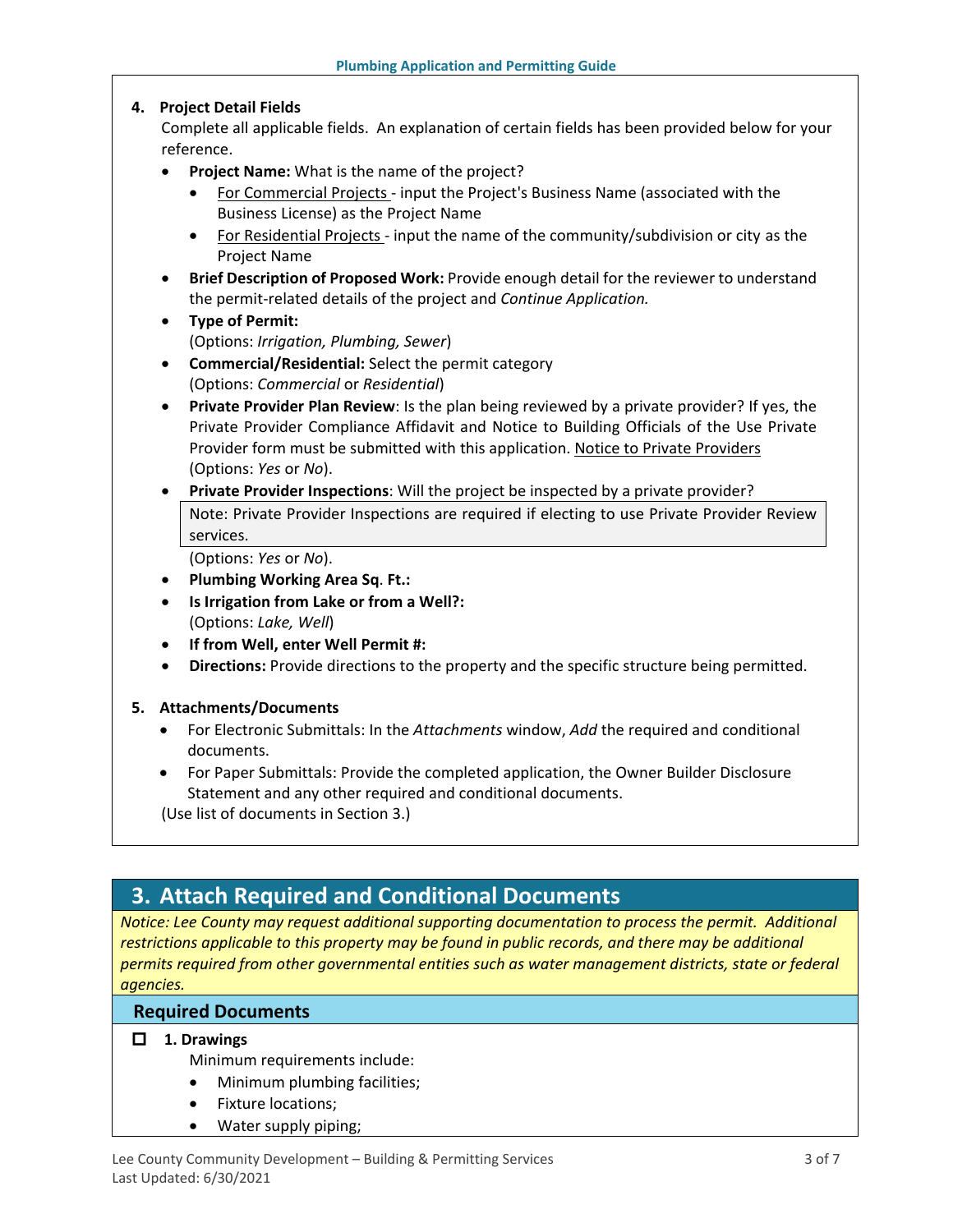- Sanitary drainage;
- Water heaters;
- Sanitary venting;
- Roof drainage;
- Back flow prevention (potable water);
- Irrigation (back flow prevention);
- Location of water supply line shut-off;
- Grease traps & associated calculations;
- Environmental requirements;
- Plumbing riser; and
- Design flood elevation.

**TIP:** Multi-family and commercial projects may be required to have drawings of the following:

- 1. Grease/Sand/Oil Interceptor Installation or Removal
- 2. Pump Station/Lift Station\* (private)
- 3. Addition of New Sanitary Piping, with or without New Fixtures \*Separate Electrical Trade Permit Required

#### **Conditional Required Documents**

#### **2. Owner-Builder Disclosure Statement**

If the installer is not using a licensed contractor and will act as an owner-builder, submit an [Owner-Builder Disclosure Statement.](https://www.leegov.com/dcd/PermittingDocs/OwnerBldrDisclosure.pdf)

#### **3. Proof of Ownership**

If the ownership information on the permit application does not match the property owner information on the Lee County Property Appraiser's website [\(http://www.leepa.org\)](http://www.leepa.org/), submit proof of ownership, for example, a recorded Warranty Deed.

#### **4. Letter from Utilities**

If required by code, submit an authorization letter from the appropriate utility company.

#### **5. Authorization / Exemptions**

If required by code, submit authorizations or exemptions from:

- Department of Environmental Protection (DEP);
- Army Corps of Engineers (ACOE); or
- South Florida Water Management District (SFWMD).

#### **6. Requirements for Multi-family and Commercial Projects**

If the permit is for multi-family or other commercial projects, code may require:

- Grease/sand/oil interceptor installation or removal;
- Private pump station/lift station with separate electrical trade permit; and
- New sanitary piping, with or without new fixtures.

#### **7. Well Permits**

If a well permit is required, it must be submitted with the Irrigation Permit application.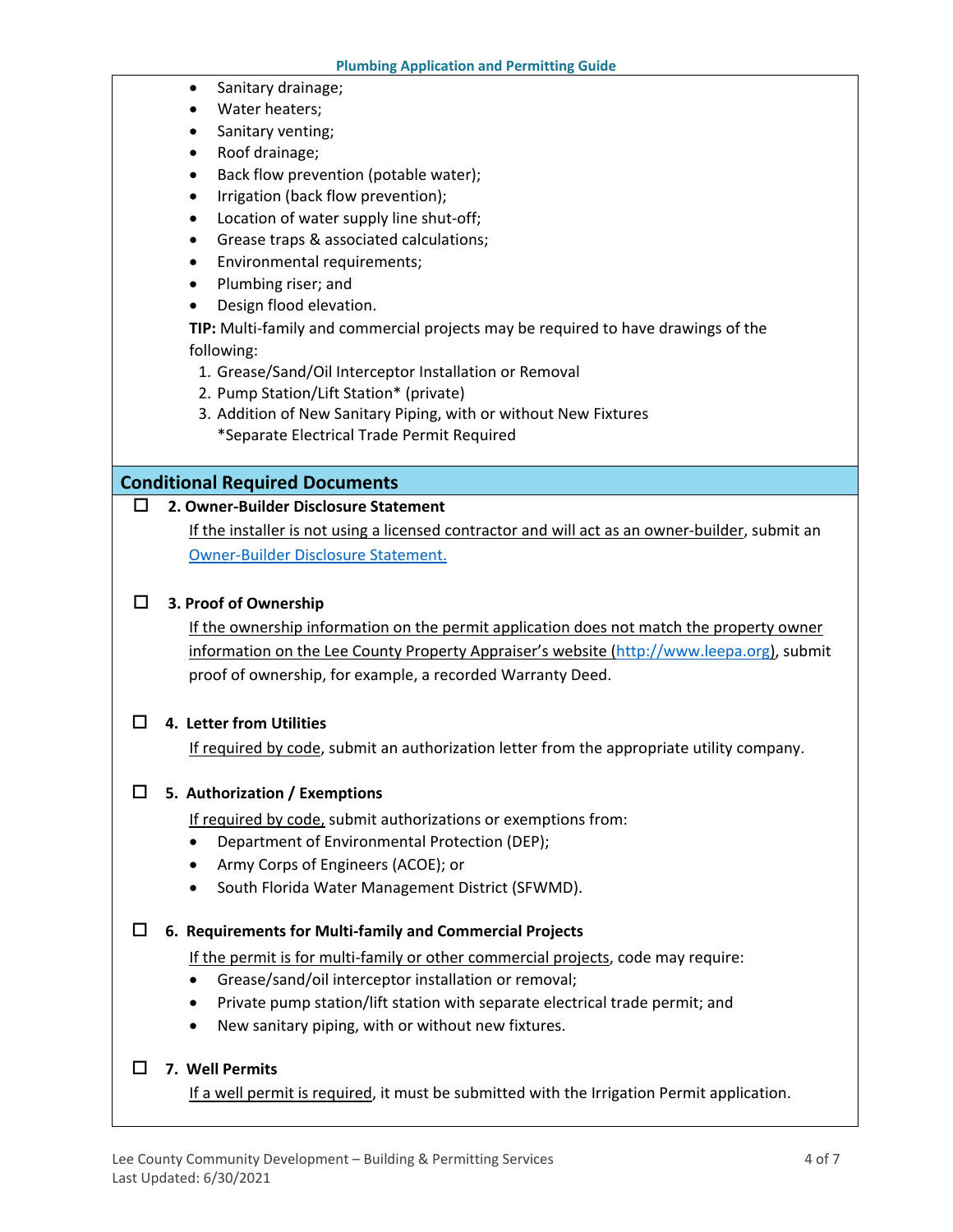#### **8. Additional Permits**

If additional permits are required by Plan Review, you will be advised by the reviewer.

#### **9. Historical Architectural Review.**

If the project is within a Historic District or is a Designated Historic Property, follow the regulations for **Designated Historic Districts** on the Lee County website. Please contact [DCDHistoric@leegov.com](mailto:DCDHistoric@leegov.com) if you have questions.

# <span id="page-4-0"></span>**4. Understand the Review Process and Track Your Application**

# **Completeness Check**

When the application package is first received, it is reviewed for completeness to determine that the general application is complete and that all required documents, signatures, and seals are attached. If the package is incomplete, the applicant must provide missing information before the application package can be forwarded for review.

#### **Application Review**

Complete applications are forwarded to multiple functional areas for review.

- eConnect applications can be reviewed simultaneously by the required reviewers.
- Paper applications are reviewed by one person at a time and must be physically handed off among the required reviewers.

Applicants can use [eConnect](https://accelaaca.leegov.com/aca/) at any time to track the progress of the application record through the process, for both Electronic and Paper submittals.

**eConnect Instructions:** Search for your permit application using *My Records*, the *Global Search* or the *Search Applications* under the *Permitting* menu. Click on the record number for your permit application to see the Records Status, Conditions and Record Details.

#### **Notice of Rejection**

If applicable, the final reviewer consolidates all comments and an email notice is sent to the applicant.

**Rejection Notice:** A rejection notice will be sent to the applicant with specific points of failure that must be corrected and resubmitted for approval. Applicants have 30 days to address the points of failure and to resubmit information and documentation. A cover letter addressing the points of failure is required with the resubmittal.

- **Resubmitting an Application via eConnect:** To update the required information and to ensure correct versioning in eConnect, **attachments that are resubmitted should have the same file name as the original.**
- **Resubmitting a Paper Application:** Bring updated documentation to the first floor of the Lee County Public Works Building, 1500 Monroe St., Fort Myers, FL 33901.
- •

#### **Notice of Approval**

**File Verification - Notification**: Staff completes a final document review to determine any outstanding documents and invoice all applicable fees. The "Ready Sheet" outlining outstanding fees and required documents is emailed to the applicant.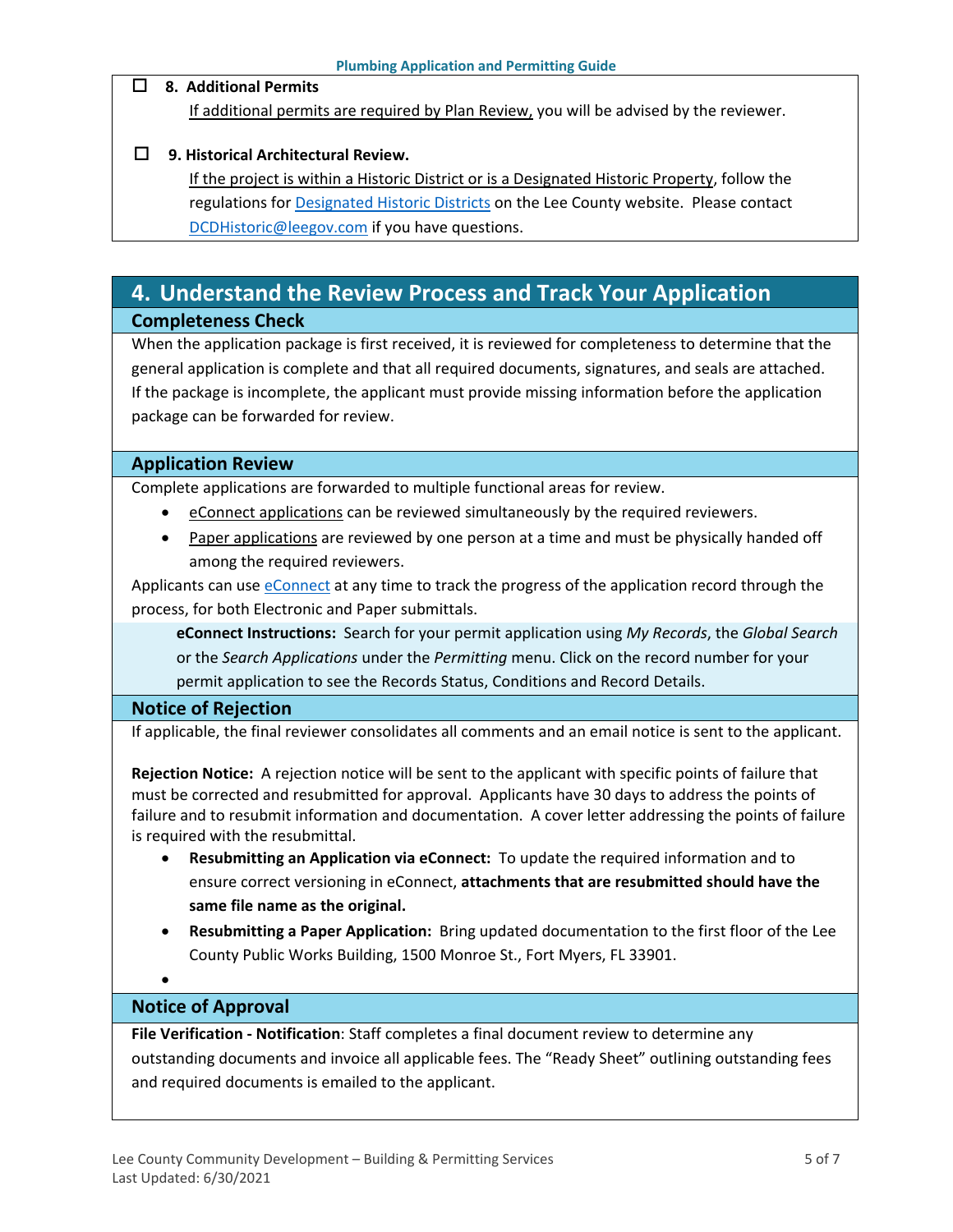### <span id="page-5-0"></span>**5. Receive Your Permit**

Applicants who applied electronically may access their permit(s) and approved plans from [eConnect.](https://accelaaca.leegov.com/aca/)

**eConnect Instructions:** Search for your permit application using *My Records*, the *Global Search* or the *Search Applications u*nder the *Permitting* menu. Click on the record number for your permit application, and select *Attachments.* All documents will be listed. Choose the *Actions*  drop-down to review document details. Click on the document name to open or save.

For Paper Applications: The permit and approved plans are issued in person at the Lee County Public Works Building, 1500 Monroe St., Fort Myers, FL 33901.

Note: Owner-Builders are required by Florida Statute to **personally appear** at the Lee County Public Works Building, 1500 Monroe St., Fort Myers, FL 33901 to sign for the building permit regardless of how it was submitted.

Issued permits must pass at least one inspection within 180 days from issuance or the permit will expire.

# <span id="page-5-1"></span>**6. Pay Your Fee(s)**

All payments must be received prior to scheduling an inspection.

#### **Payment Options:**

- Make payments through **eConnect**
- Deliver the payment in person to the Lee County Public Works Building, 1500 Monroe St., Fort Myers, FL 33901
- Make a credit card payment by phone, 239-533-8997, option \*.

**Cash is not accepted**; please pay by credit/debit card, check, eCheck, or money order.

**eConnect Instructions:** Search for your permit application using *My Records*, the *Global Search,* or the *Search Applications* under the *Permitting* menu. Click on the record number for your permit application, select the menu option for *Payments* >> *Fees,* then click *Pay Fees* button, review fees, select *Continue Application*, enter your payment information and click *Submit Payment*.

# <span id="page-5-2"></span>**7. Request Inspection(s)**

Reference the issued permit for a list of the required inspections.

When ready, applicants may request inspections through [eConnect,](https://accelaaca.leegov.com/aca/) as well as by calling the [Automated Inspection System,](https://www.leegov.com/dcd/BldPermitServ/Insp/AutoInsp) 239-533-8997.

The Permit, Approved Plans and Manufacturers' Specifications are required to be onsite during the inspection.

**eConnect Instructions:** Search for your permit application using *My Records*, the *Global Search,* or the *Search Applications* under the *Permitting* menu. Click on the record number for your permit application, select *Inspections* then select the *Schedule or Request an Inspection* button, select the inspection(s) from the list and *Continue.* Select the date and verify the contact and location information, then click *Finish.*